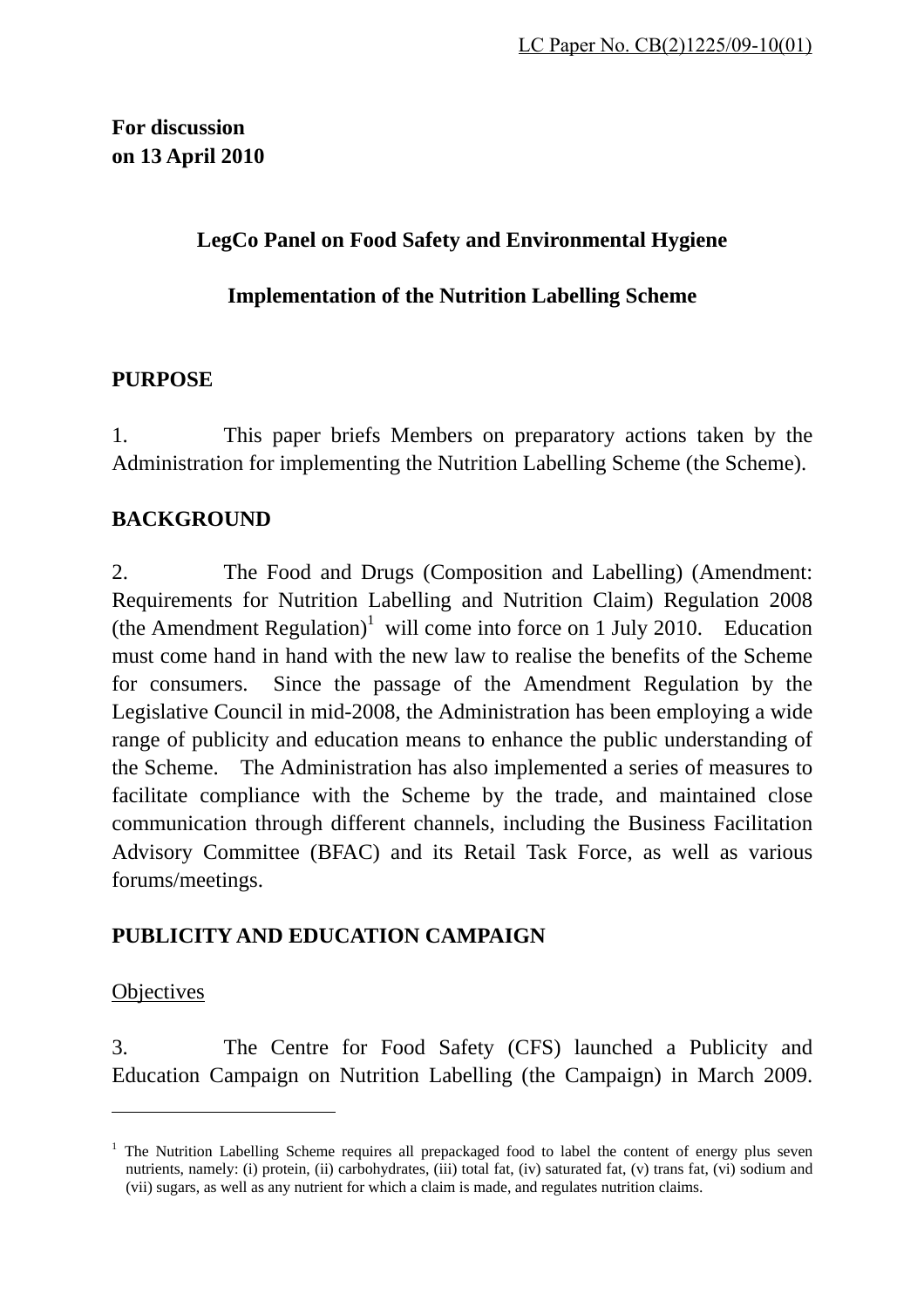The three-year Campaign is divided into three phases :

- (a) to raise public awareness in Phase I (June 2008 July 2009);
- (b) to enhance understanding of the Scheme in Phase II (August 2009 June 2010), and;
- (c) to motivate behavioural changes in Phase III (July 2010 June 2011).

### Activities

4. In Phase I and II, CFS raised public awareness of the Scheme through organising group briefing sessions, roving exhibitions, health talks and Food Safety Day 2009, announcement of study results on nutrients in food and launching of mass media programmes. A series of educational and publicity material has also been produced. Besides, CFS has developed a teaching kit and organised train-the-trainer workshops for educational partners (e.g. dietitians, secondary school teachers, non-governmental organisations and patient groups) in order to encourage and assist these educational partners to work together in promoting nutrition labelling.

5. To encourage the public to choose healthy food and achieve a balanced diet by making use of nutrition labels, CFS collaborated with the Consumer Council, for example, in carrying out a study last year to assess the nutrient content, especially sugar content, in prepackaged non-alcoholic beverages in Hong Kong and its effect on health, so as to encourage consumers to pay attention to the sugar content information on nutrition label in making a wise decision.

6. CFS and the Consumer Council will jointly publish a series of articles on nutrition labelling in the Choice Magazine to facilitate the public in making good use of nutrition labels in choosing prepackaged food products. The launching article features instant noodles. The study, which was released in the March issue, looked into the nutrition label information of 48 instant noodle samples, in particular, their sodium, total fats and saturated fats contents are examined.

7. Web-based platforms (including Yahoo! and MSN) are also used to promote nutrition labelling to the younger generation. To widely publicise the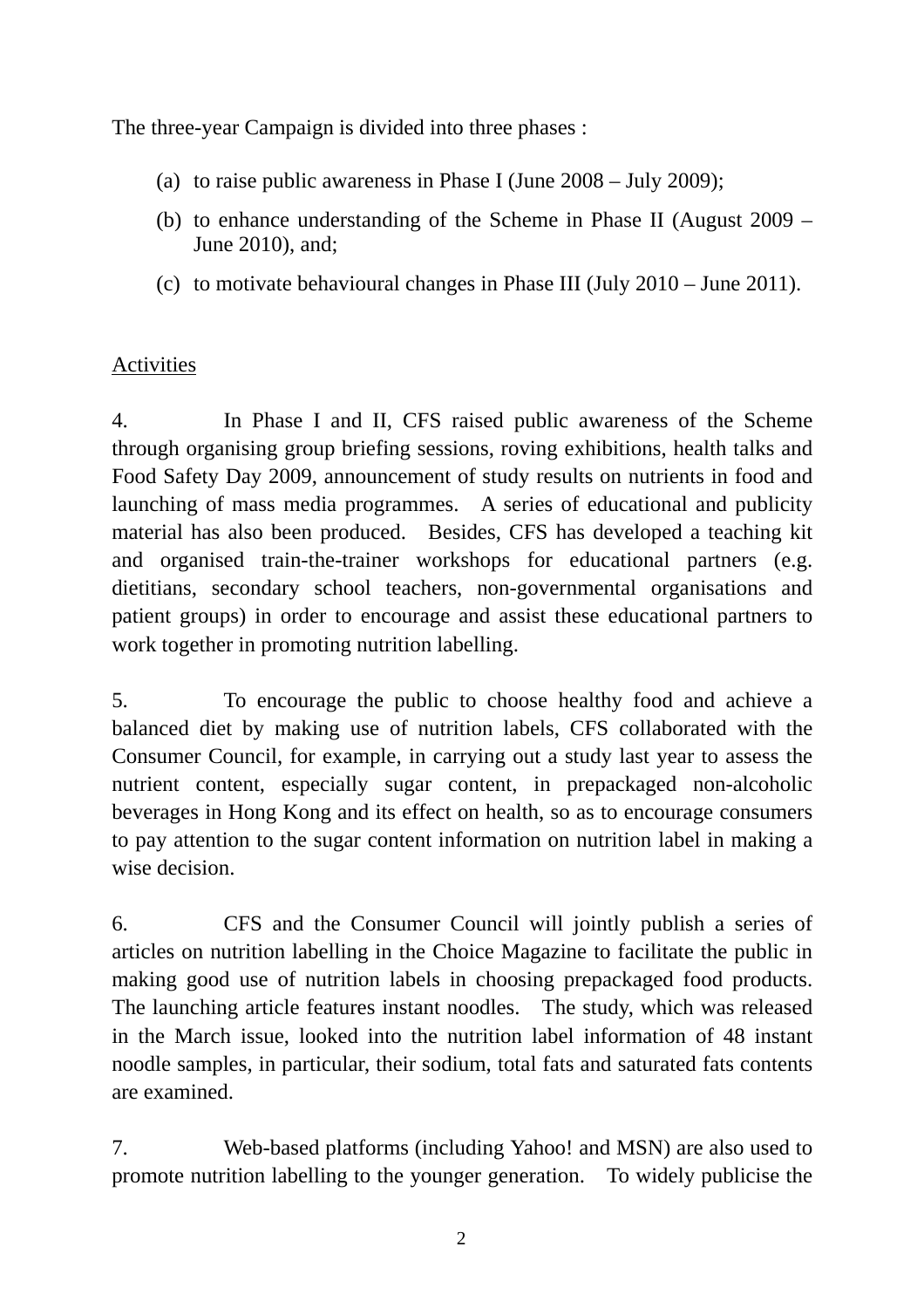commencement of the new law, CFS will undertake territory-wide promotional programmes such as Food Safety Day 2010, TV and Radio Announcements of Public Interest, brief radio programmes and posters in public transport and public housing estates. In addition, CFS will strengthen the co-operation with food retailers and encourage their active participation in various educational and publicity activities in retail outlets (such as displaying posters and distributing pamphlets), and will organise a competition on nutrition labelling for secondary school students.

### Evaluation

8. The Task Force on Nutrition Labelling Education has been assessing the Campaign through quantitative indicators (e.g. number of people visiting websites / attending workshops, number of publicity materials distributed) to evaluate its effectiveness. To provide a benchmark for comparison, a baseline survey was conducted in the summer of 2008 to assess public knowledge, attitude and practice regarding nutrition labelling. In 2011 (i.e. after the completion of the whole Campaign), CFS will conduct another survey for comparison with the baseline survey to evaluate the changes in public knowledge, attitude and practice regarding nutrition labelling.

## **TRADE FACILITATION MEASURES**

9. On top of the regular liaison channels, CFS has established a Working Group on Nutrition Labelling Scheme in November 2009 to discuss issues such as law enforcement, laboratory support, details on the application for small volume exemption (SVE) and the coverage of prepackaged food, etc. The trade generally considered that with the introduction of measures like SVE, nutrient testing support etc, the impact of the Scheme on food trade and food choice has already been largely reduced than expected. The suppliers trade pointed out in February that more than 80% of the products had already carried nutrition labels. Representatives of laboratories also indicated that they had sufficient capacity to provide testing services to the trade.

#### **MARKET SURVEY**

10. In order to understand the impact of the Scheme on food choice of consumers, CFS has commissioned an independent consultant to find out the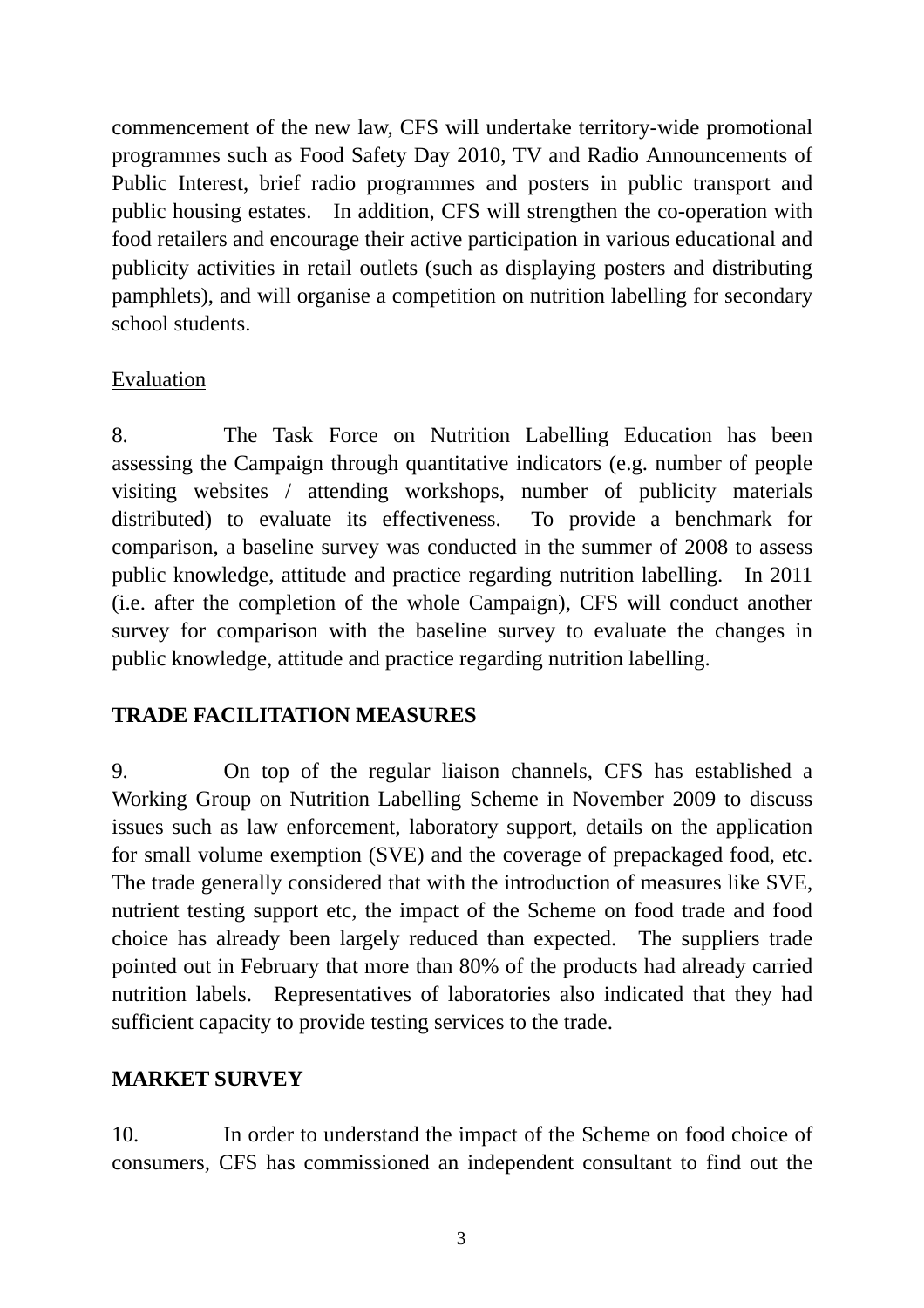quantity of different types of prepackaged food products available in various retail outlets before and after the commencement of the Scheme, and to assess the change in market situation. Furthermore, the surveys will assess the quantity of prepackaged food products that comply with the Scheme before 1 July 2010 and its subsequent changes.

11. The first and second surveys were conducted from October 2009 to January 2010 and in March 2010 respectively. According to the survey results, the consultant estimated that there were a total of 73 000 prepackaged food products in the market that would be regulated by the Amendment Regulation. Among the 2 360 prepackaged food products randomly selected, the first survey found that 47% had either already complied with the requirement in the Amendment Regulation, or had already obtained SVE; and in the second survey this figure further increased to 57%. The third survey will be conducted in April 2011, and we expect to complete the whole survey project by the end of 2011. CFS will keep close contact with the trade in this regard.

12. The trade has also made assessment on the number of prepackaged food products withdrawing from Hong Kong after the implementation of the Scheme. At the March BFAC meeting, the Hong Kong Retail Management Association estimated that some 4 000 prepackaged food products would leave the market. The Food Council and the Association of Green Organic at Living conducted a questionnaire survey in February targeting mainly at small and medium food companies. About half of the companies surveyed estimated that none of their products would be delisted from market due to the implementation of the Scheme while about 20% of the food companies surveyed estimated that 0-5% of their products would leave the market after the Scheme is implemented. In addition, nearly 30% of the companies surveyed indicated that all of their products had already complied with the requirement of the Scheme, and over 50% of the companies surveyed indicated that more than 80% of their products had complied with the requirement of the Scheme.

13. All in all, the survey results revealed that the Scheme has not brought much impact to the food trade and quantity of prepackaged food products. As regards the compliance with the new law, the trade is primarily ready and the food choice of consumers has not been unduly limited. CFS has also set up telephone hotline to answer enquiries on various aspects of the Scheme, including enquiry for general information as well as specific enquiries,